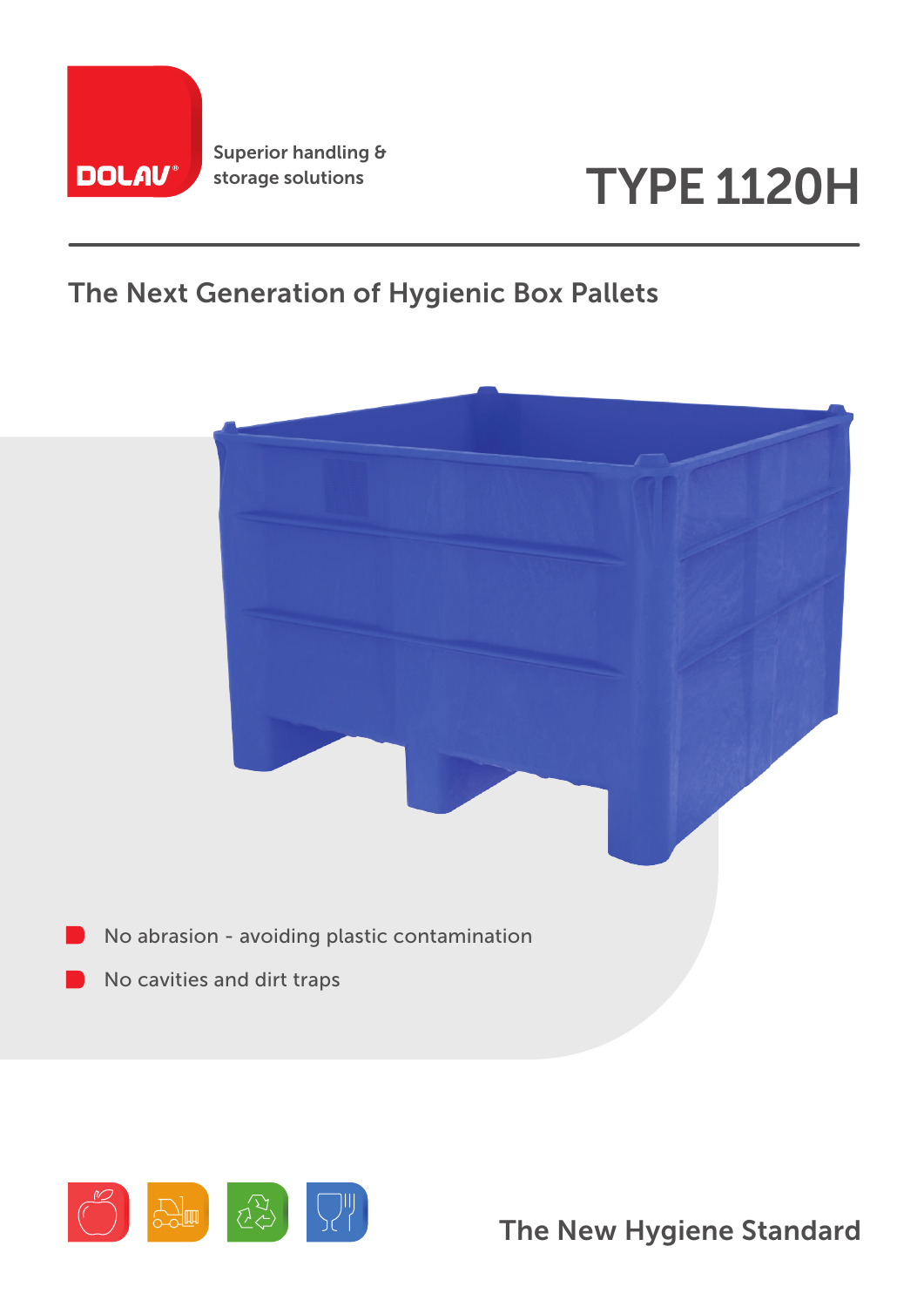- Developed for the highest Food Safety Standard in the world
- No dirt traps
- No cavities
- 1360° of smooth design
- Easy to clean, wash and dry

#### The Most Hygienic Design

# Versions 9 Legs - Solid Version 9 Legs - Perforated VersionAvailable Options **Colours** Light Blue Light Blue Blue Green Yellow Red<br>Blue UM Green Yellow Red U<sub>M</sub> RFID RFID-IML DM AM Logo options 1234 olay, com **DOLAU**

Your company name, logo and sequential numbers can be hot stamped onto the Dolav for easy identification.



Hot stamped Embossed logo logo Sequential numbering